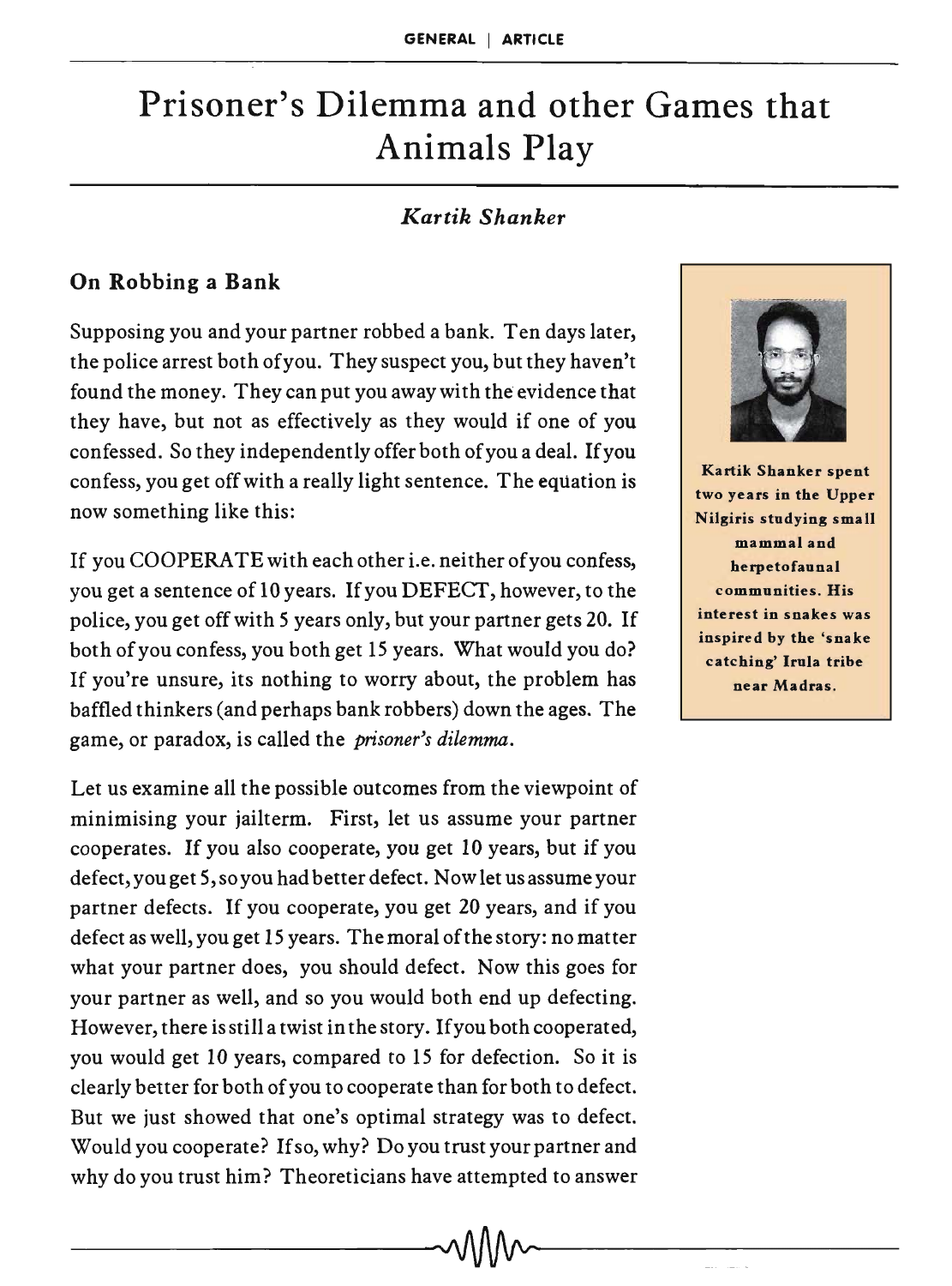these questions which have become a part of the field of study known as Game theory.

#### Iterated Prisoner's Dilemma

Supposing we change the rules of the game a little. Instead of prison sentences, points are awarded for each decision that you make *(Figure 1)*. The object of the game is, as usual, to collect as many points as possible. The rules of the game are exactly the same as in the prisoner's dilemma. The important thing is that you have to play the game over and over again. Now, if you and partner agreed to cooperate (not overtly, but implicitly), you could both amass a lot of points. This game, known as the *iterated prisoner's dilemma,* calls for an entirely different strategy.

In this version of the game, you would have the opportunity to evaluate your partner and see ifhe/she were worthy of trust. Now this sounds simplistic, but many animals actually seem to play this kind of a game and the strategies they use correspond to the prisoner's dilemma model. The human animal also seems to use the game in various facets of life, be it in business or otherwise.

Figure 1. Payoffs tome from the various outcomes of the prisoner's dilemma game.

|                               | What you do   |                                                                             |                                                                             |
|-------------------------------|---------------|-----------------------------------------------------------------------------|-----------------------------------------------------------------------------|
| $\frac{1}{10}$<br><b>What</b> |               | Cooperate                                                                   | <b>Defect</b>                                                               |
|                               | Cooperate     | <b>Fairly good</b><br><b>REWARD</b><br>(for mutual cooperation)<br>3 points | <b>Very bad</b><br><b>SUCKERS'S PAYOFF</b><br>0 points                      |
|                               | <b>Defect</b> | <b>Very Good</b><br><b>TEMPTATION</b><br>(to defect)<br>5 points            | <b>Fairly bad</b><br><b>PUNISHMENT</b><br>(for mutual defection)<br>1 point |

--------~--------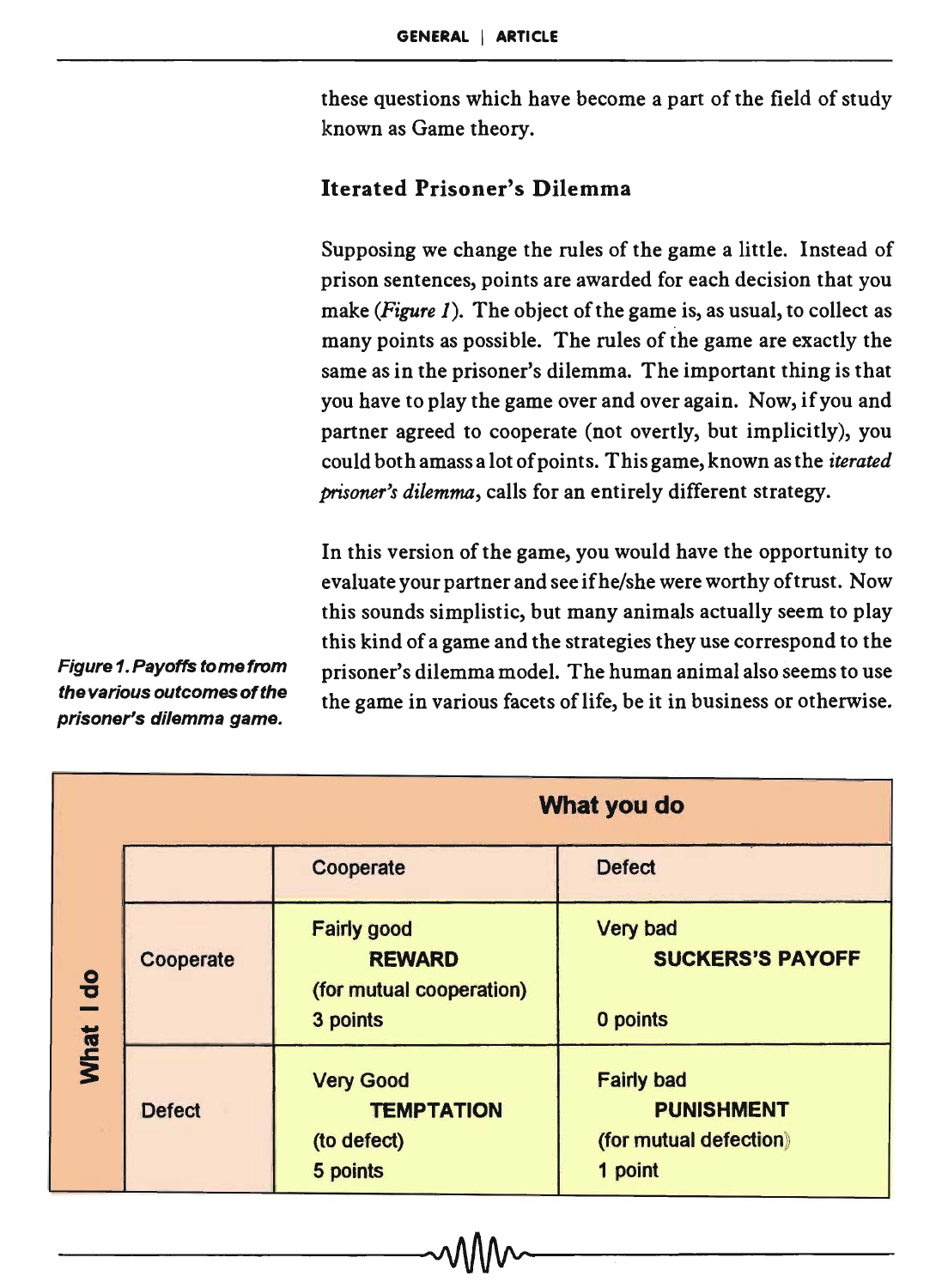# *Tit for tat* is a Smart Strategy

Axelrod, a political economist and Hamilton, an evolutionary biologist, evolved a theory around the prisoner's dilemma and other such games that people and animals play. Axelrod held a competition where he invited participants to submit strategies for the iterated prisoner's dilemma game. Here, each strategy (such as ALWAYS COOPERATE or ALWAYS DEFECT) would play each of the other strategies once in a series of games. ALWAYS COOPERATE would do well against another AL WAYS COOPERATE, but would do very badly against ALWAYS DEFECT. Therefore, if the population (of animals in the wild, orplayers in the market) comprised initially ALWAYS COOPERATE, one animal/player who ALWAYS DEFECTED would do very well. Various complex strategies were submitted, but amazingly, the strategy which won the competition was a very simple strategy called *tit for tat.* TIT FOR TAT simply copied the last move of its opponent. If it played first, it played COOPERATE. Hence, if it met another TIT for TAT, they would both end up cooperating through the game. The qualities of TIT FOR TAT which made it so successful were that it was nice, retaliatory and forgiving. TIT FOR TAT always played cooperate first, hence it was a nice strategy, and this meant it was successful against other nice strategies. It was retaliatory, and hence successful against nasty strategies; if another strategy defected, TIT FOR TAT copied its move and hence defected too. Therefore it did not get the SUCKERS PAYOFF for more than one move. Finally, it was forgiving, in that if another strategy defected by chance or intent, and then subsequently cooperated again, TIT FOR TAT did not remember the earlier defection, but also started cooperating again with its opponent.

Axelrod and Hamilton held a second round of competition after publishing the results of the first round. TIT FOR TAT won again. There is something simple and powerful about the strategy. If we examined the basis on which most of us evolve personal relationships, we do something fairly similar. Those who are too trusting often get 'suckered'. Those who are too

 $-1$ 

Various complex strategies were submitted, but amazingly, the strategy which won the competition was a very simple strategy called tit for tat.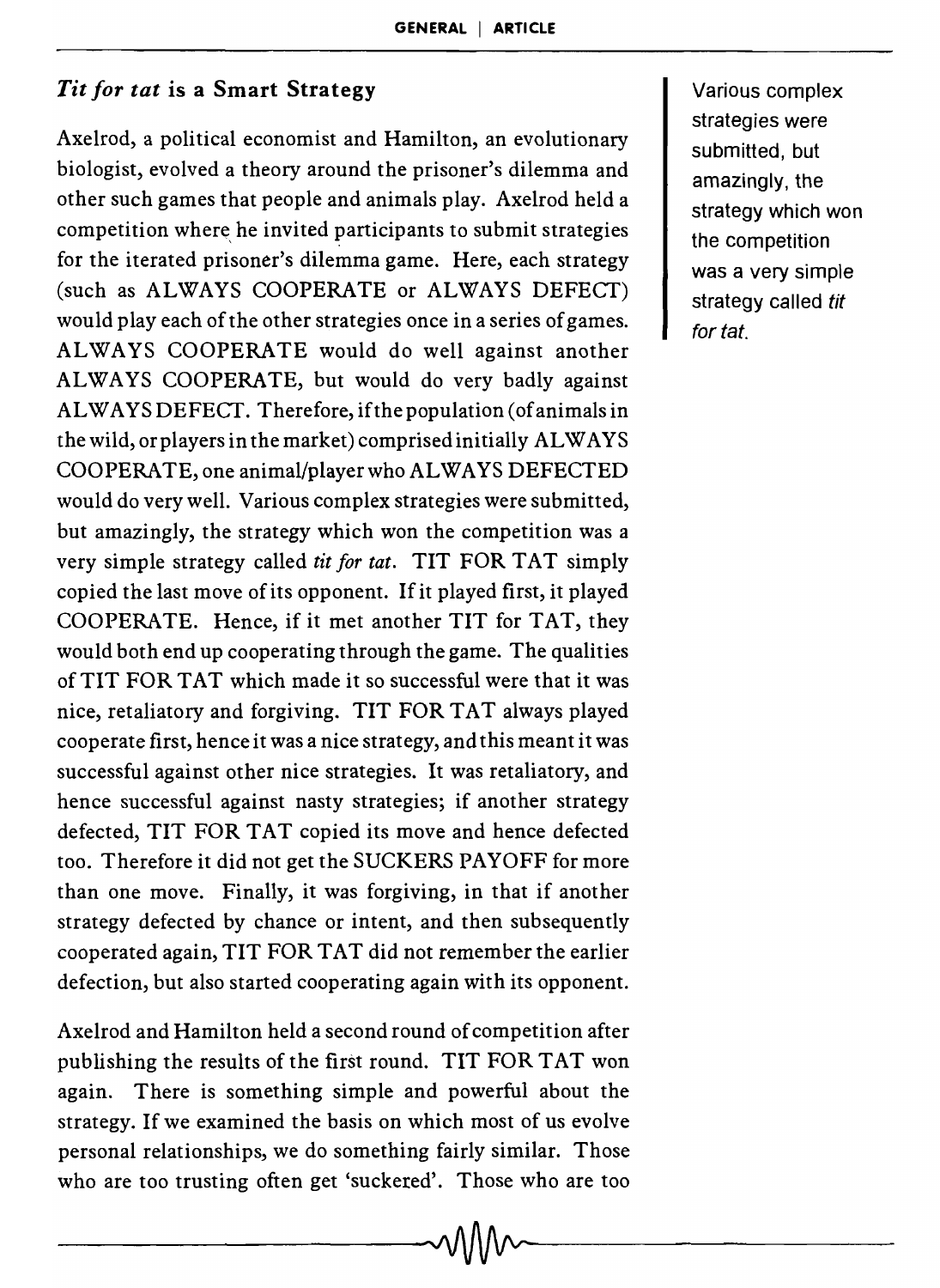suspicious never make friends. The successful ones are those who constantly evaluate, form alliances where they can and withdraw if they see signs of 'defection'. Needless to say, the business world functions along very similar principles and is even more sensitive to cooperation and defection. In the natural world around us, every animal is trying to maximise its reproductive success and hence perpetuate the genes it carries. Here again, it would be of paramount importance, a matter of life and death really, to evolve strategies that would maximise fitness. Such strategies might therefore evolve to enable the animals to recognise other individuals and evaluate them through repeated interactions.

#### Hawks, Doves and Bourgeois

Let us look at another example of game playing. Birds often defend territories during breeding. Now, there could be two extreme kinds of strategies: HAWKS, which always attack and fight intruders, and DOVES which always run away (here, the terms refer to strategies and not to different species of birds). If a HAWK meets a DOVE, HAWK always wins. However, if a HAWK meets a HAWK, there is some injury cost since both will fight. When a DOVE meets a DOVE, neither wins. Now, in a population of HAWKS, a DOVE will do very well, and will gradually increase in number, since it never incurs the cost of injury, but HAWKS are always meeting other HAWKS. However, in a population of DOVES, HAWKS do well since they are always meeting DOVES. Now they increase until there are a large number of HAWKS again. So neither strategy is stable by itself because, it can be 'invaded' by another strategy. A population will therefore comprise some HAWKS and some DOVES, or animals which use the HAWKS strategy a certain proportion of the time and the DOVE strategy a certain proportion of the time. However, there is a third strategy which may be termed BOURGEOIS which is stable and resistant to invasion by HAWK or DOVE. BOURGEOIS always fights when in its own territory and always runs away when outside its territory. This is a theoretical prediction that actually seems to be borne

In the natural world around us, every animal is trying to maximise its reproductive success and hence perpetuate the genes it carries.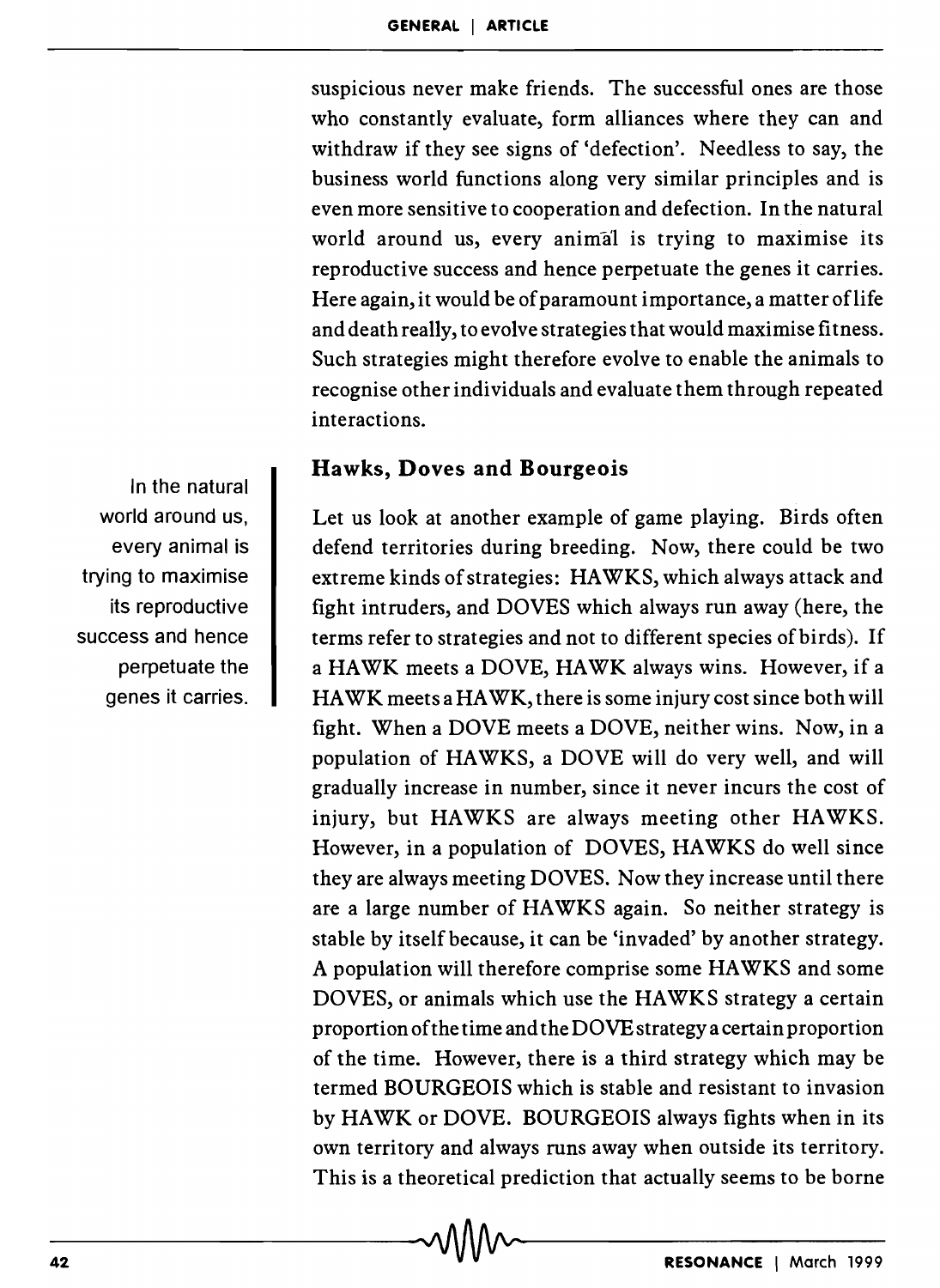out in the wild. Such a strategy which is superior to all other strategies under a given set of circumstances is known as an 'evolutionarily stable strategy'. This concept was developed by Maynard-Smith.

# A **World of Games**

If one looks around at the animal and even the plant world, it seems that everyone is in the act. Parents are in conflict with offspring because each offspring would like to get more resources (attention) from the parent, while the parent would be best served by distributing its effort amongst all the offspring. This forms the basis of parent-offspring conflict. During reproduction, both the sexes would like to put in minimal effort while getting the maximum possible reproductive output. This conflict is known as the battle of the sexes. All animals and plants compete for various kinds of resources including food, space and mates. This sets the stage for the evolution of a wide variety of strategies and counter-strategies so that each individual can maximise its fitness. Game theory gives us a framework to study these strategies and the concept of the evolutionarily stable strategy teaches us that in a given environment, a particular strategy may be superior to other strategies and resistant to cheating or invasion. On the other hand, strategies may coexist in a population in a certain proportion. The theory has also been invoked to study and explain altruism (giving up one's own benefit for the good of another) in animals. Altruism baffled early evolutionary biologists as it seemed to contradict the theory of natural selection and individual fitness, which assumes that everyone acts selfishly. However, Hamilton's theory of kin selection demonstrates that animals can gain fitness from the success of relatives (the genes of an animal can be passed on to the next generation through its offspring and also the offspring of siblings and other relatives). Hence more closely related animals are more likely to show altruistic behaviour towards each other. However, another hypothesis for altruism was suggested by Trivers, which was called reciprocal altruism and could occur between completely unrelated animals. This invoked the kind of cooperation seen in

A strategy which is superior to all other strategies under a given set of circumstances is known as an 'evolutionarily stable strategy'.